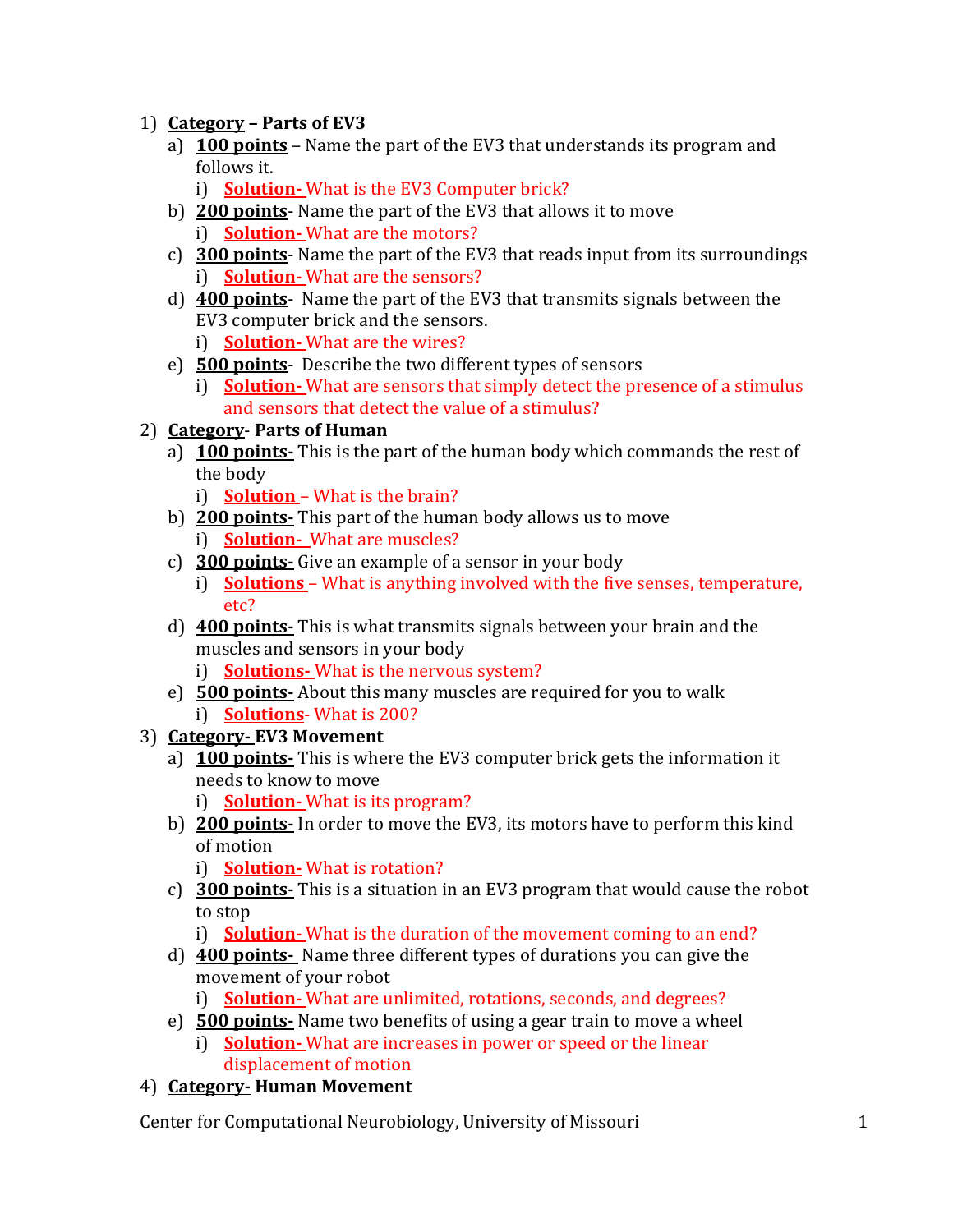- a) **100 points-** This is where a human gets the information it needs to move i) **Solution-** What is the brain?
- b) **200 points-** In order for you to move, your muscles have to do this i) **Solution-** What is contract?
- c) **300 points-** These are the two muscles involved in the bending of your elbow
	- i) **Solution-** What are your biceps and triceps?
- d) **400 points-** Your muscles move your bones by pulling on these, which attach to bones
	- i) **Solution-** What are tendons?
- e) **500 points-** If your elbow is bending, this action has to occur for it to stop i) **Solution-** What is contraction of your triceps?
- 5) **Category- Human vs. EV3**
	- a) **100 points-** Signals that travel through the wires of an EV3 are similar to signals that travel thorough this part of the body in humans i) **Solution-** What is your nervous system?
	- b) **200 points-** The touch sensor of the EV3 is similar to this part of a human i) **Solution-** What is the skin or any area sensitive to touch?
	- c) **300 points-** The sound sensor of the EV3 is similar to this part of the human body
		- i) **Solution-** What are ears?
	- d) **400 points-** The light sensor of the EV3 is similar to this part of the human body
		- i) **Solution-** What are the eyes?
	- e) **500 points-** This is the main difference between how humans and robots decide to do something.
		- i) **Solution-** What is that humans can think about actions while the EV3 just reads its program?
- 6) **Category- Grab Bag**
	- a) **100 points-** This is the name of the type of EV3 robot that is programmed for this lesson
		- i) **Solution-** What is a bevelbot?
	- b) **200 points-** If the circumference of the EV3 wheel is 8 centimeters, how far would a robot move if made to go for 13 rotations? i) **Solution-** What is 104 centimeters?
	- c) **300 points-** Give an example of a type 2 sensor
		- i) **Solution-** What is a sensor that tells you how loud a sound is or another such example?
	- d) **400 points-** This is the main quality seen in Disney's WALLE robot that we are unable to give to our robots.

i) **Solution-** What is the ability to think?

e) **500 points-** The ultrasonic sensor works by sending out a signal and judging how long it takes for that signal to come back. This is very similar to a process called echolocation performed by several animals. Give an example of one such animal.

Center for Computational Neurobiology, University of Missouri 2